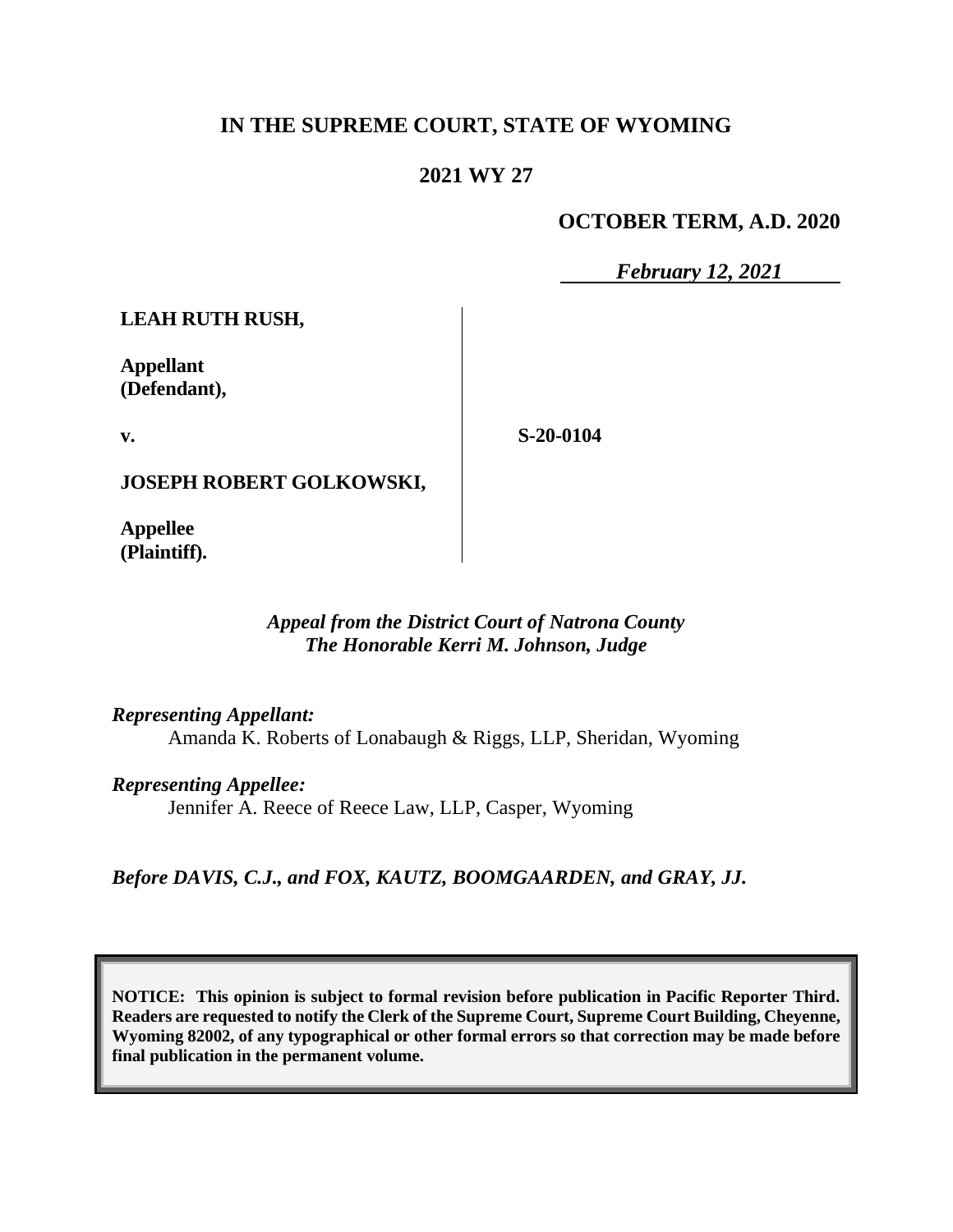## **DAVIS**, **Chief Justice**.

[¶1] Joseph Golkowski ("Father") petitioned for an order modifying custody and support following Leah Rush's ("Mother's") relocation with the parties' minor children. Mother failed to answer or otherwise respond, and upon Father's request, the clerk of court entered default. Three days after the district court set a default hearing on the petition, Mother moved to set aside the entry of default and to vacate the hearing. The court denied the motion, held the hearing, and modified the decree of divorce to award Father primary custody of the children.

[¶2] On appeal, Mother challenges the denial of her request to set aside the entry of default and for a continuance of the hearing. She also challenges the district court's decision to limit her participation in the default hearing. Finally, she challenges the court's findings in support of its custody modification. We affirm.

## **ISSUE**

[¶3] Mother presents three issues on appeal, which she states as follows:

- 1) Did the District Court err when it denied Mother's motion to set aside entry of default and vacate default hearing?
- 2) Did the District Court err when it precluded Mother from presenting affirmative evidence during the default hearing?
- 3) Did the District Court err when it modified custody because reasonable visitation was still available to Father?

# **FACTS**

[¶4] After a trial on the merits, Father and Mother were divorced on February 13, 2019. They had two children who were eight and nine at the time of the divorce. Following trial, the district court found that the best interests of the children would be served by an award of primary physical custody to Mother, with Father being awarded reasonable visitation.

[¶5] At the time the decree of divorce was entered, both Mother and Father resided in Casper, Wyoming, and there was no indication that either party intended to move. Accordingly, Father was awarded visitation every other weekend from 6:00 p.m. on Thursday until the following Monday at 8:00 a.m.

[¶6] Approximately five months after the decree was entered, on July 16, 2019, Mother notified Father by e-mail that she was moving to Billings, Montana with the minor children to take advantage of a job opportunity. Due to her move with the children, Father's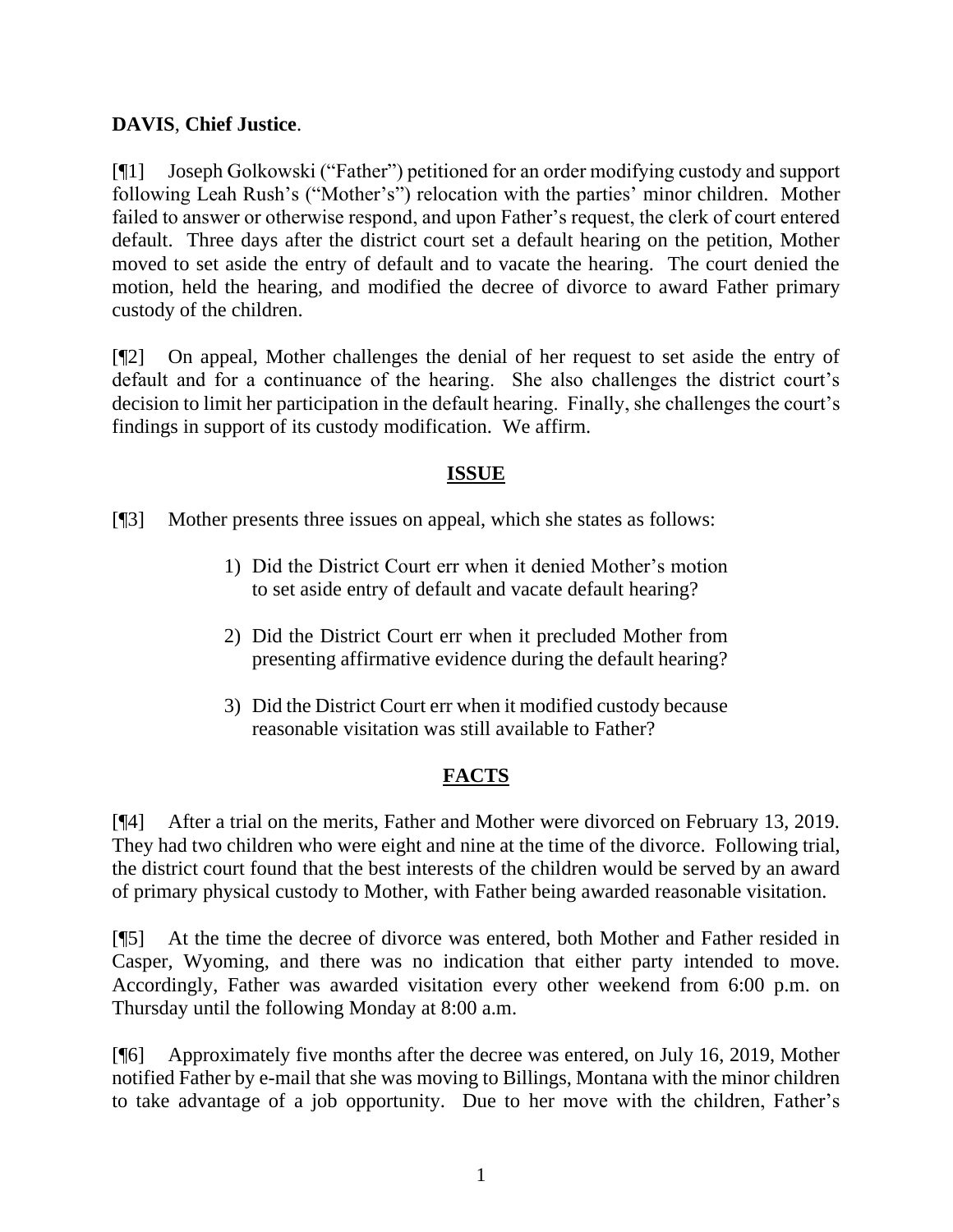visitation was diminished because he had to travel, at his own expense, from Casper to Billings for visits, and he could no longer participate in the children's extracurricular activities, including coaching their football team.

[¶7] On November 14, 2019, Father filed a petition to modify custody, visitation, and support, which requested that he be awarded primary physical custody with alternating weekend and holiday visitation to Mother. He claimed that Mother had moved three times and "created an unstable home environment for the minor children." He also alleged that although she informed him that she moved to Billings, Montana for a job opportunity, she had since quit that job and was contemplating removing the minor children from school and homeschooling them.

[¶8] Mother was personally served with the petition at her home in Billings. She was required to answer or otherwise plead on or before December 26, 2019. She failed to do so, and on December 27, 2019, Father requested entry of default, which was entered by the clerk of court that same day. Nearly a month later, on January 22, 2020, the court set a default hearing for February 27, 2020, and notified Mother by mailing a copy of the setting to her address in Billings.

[¶9] Over a month later, on February 24, 2020, Mother moved to set aside the default and to vacate the default hearing that was scheduled to take place in just three days. She asserted that she had been unable to obtain representation, which prevented her from responding in a timely manner. She also reported that she and counsel were "currently finalizing and having notarized [her] response to [Father's] Petition." Mother's counsel did not attach a copy of the response, but stated that it was being completed by mail, and that it would "be delivered to the [c]ourt shortly."

[¶10] After hearing offers of proof and argument at the February 27, 2020 hearing, the district court found that Mother had failed to show good cause to set aside the entry of default, and it noted that she still had not filed a response or answer to the petition to modify. Therefore, it denied her request to set aside the default and proceeded with the default hearing.

[¶11] At the default hearing only Father testified, and the court did not allow Mother to present evidence or to testify. Mother's counsel was permitted to cross-examine Father, to make objections, and to submit a written closing argument. The district court also allowed Mother to submit a confidential financial affidavit.

[¶12] After counsel for both parties filed written closing arguments, the district court, "on a default basis, and based on the Father's uncontroverted testimony at the hearing," found that he had met his burden of proving a material change in circumstances that warranted a modification in custody and support. The court weighed the statutory factors for determining the children's best interests, as well as factors related to relocation, and it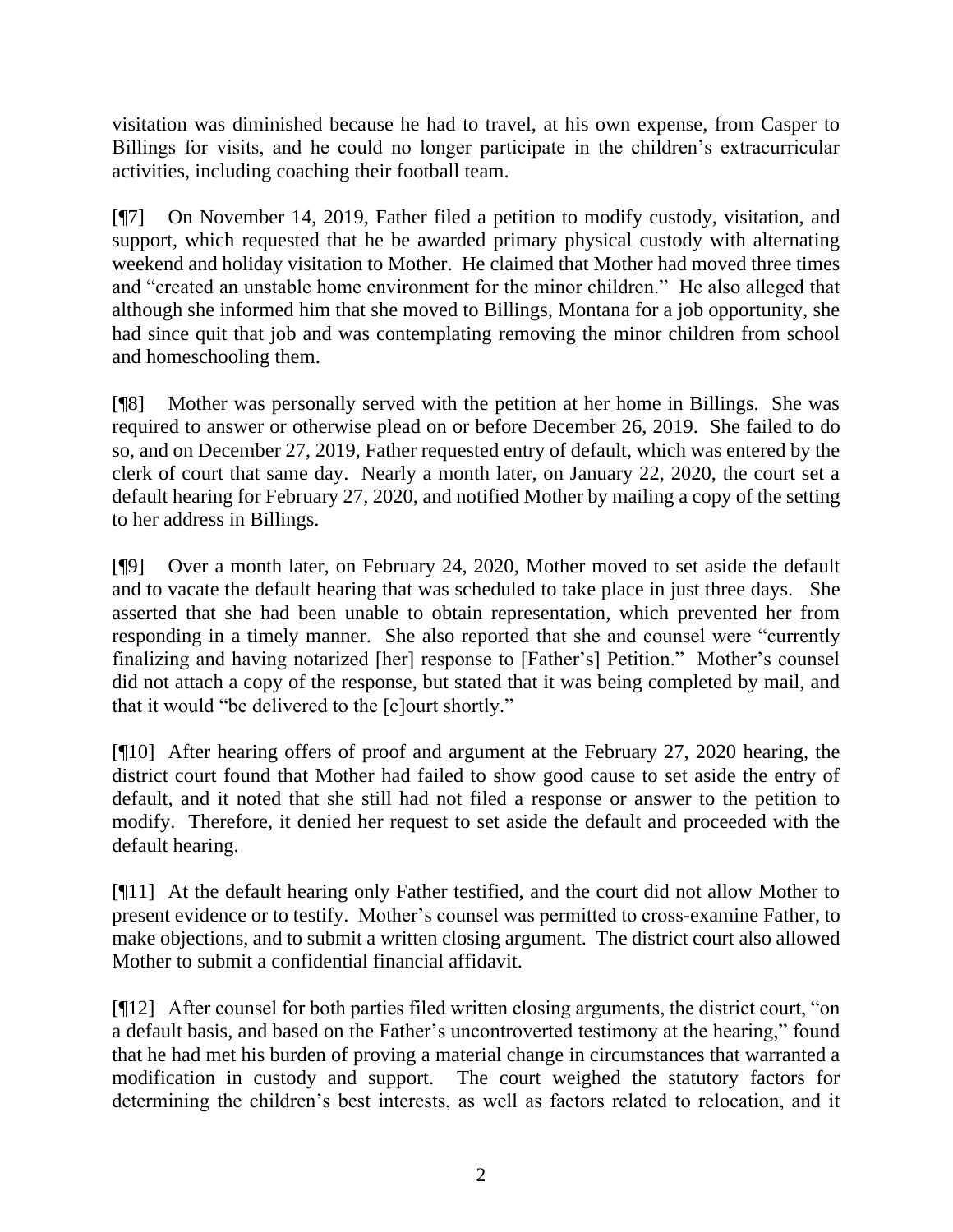found that their best interests would be better served by awarding the care, custody, and control of the children to Father with reasonable visitation for Mother.

[¶13] The court noted that it originally awarded physical custody to Mother with more liberal visitation to Father because Mother was the primary caregiver. However, it found that Mother's relocation significantly curtailed Father's visitation and distanced the children from extended family who had close relationships with them. Consequently, it found "that the best interest of the children will be served by an award of care, custody, and control to the Father and the children shall live with him upon completing the currently scheduled school year on May 29, 2020 in Billings, Montana." (Emphasis omitted.) The court awarded Mother "alternating weekend visitation with the minor children from Friday at 5:00 p.m. to Sunday at 5:00 p.m.," subject to a holiday and summer visitation schedule set forth in the order. The court further ordered that the parties shall meet half-way to exchange the children, with each party to be responsible for their own expense in transporting the children to and from the visitation exchange point.

[¶14] Mother timely appealed the district court's denial of her request to set aside the entry of default and the modification of custody.

#### **DISCUSSION**

[¶15] Mother claims that the district court erred when it denied her motion to set aside the entry of default and proceeded to an evidentiary hearing on the matter. She further contends that the court abused its discretion and violated her due process rights when it restricted her from testifying and presenting evidence on the best interests of the children during the default proceeding. She also argues that the court failed to properly consider the factors derivative of relocation when it ordered a modification of custody.

[¶16] We will address each of these claims in turn, but at the outset, we note that our review of the district court's order is constrained because Mother did not provide us with a transcript of the proceedings below, nor obtain a statement of the evidence as permitted by W.R.A.P. 2.05 and 3.03. We have cautioned that "[t]he appellant bears the responsibility of bringing forth a sufficient record for the Court's review. When [s]he does not, we assume that the district court's orders and rulings were correct, and summarily affirm the district court's decision." *Rammell v. Mountainaire Animal Clinic, P.C.*, 2019 WY 53, ¶ 30, 442 P.3d 41, 49 (Wyo. 2019) (quoting *Rigdon v. Rigdon*, 2018 WY 78, ¶ 15, 421 P.3d 1069, 1074 (Wyo. 2018)). To the extent that we can assess the district court's exercise of discretion based on the limited record before us, we shall do so. Otherwise, we will summarily affirm.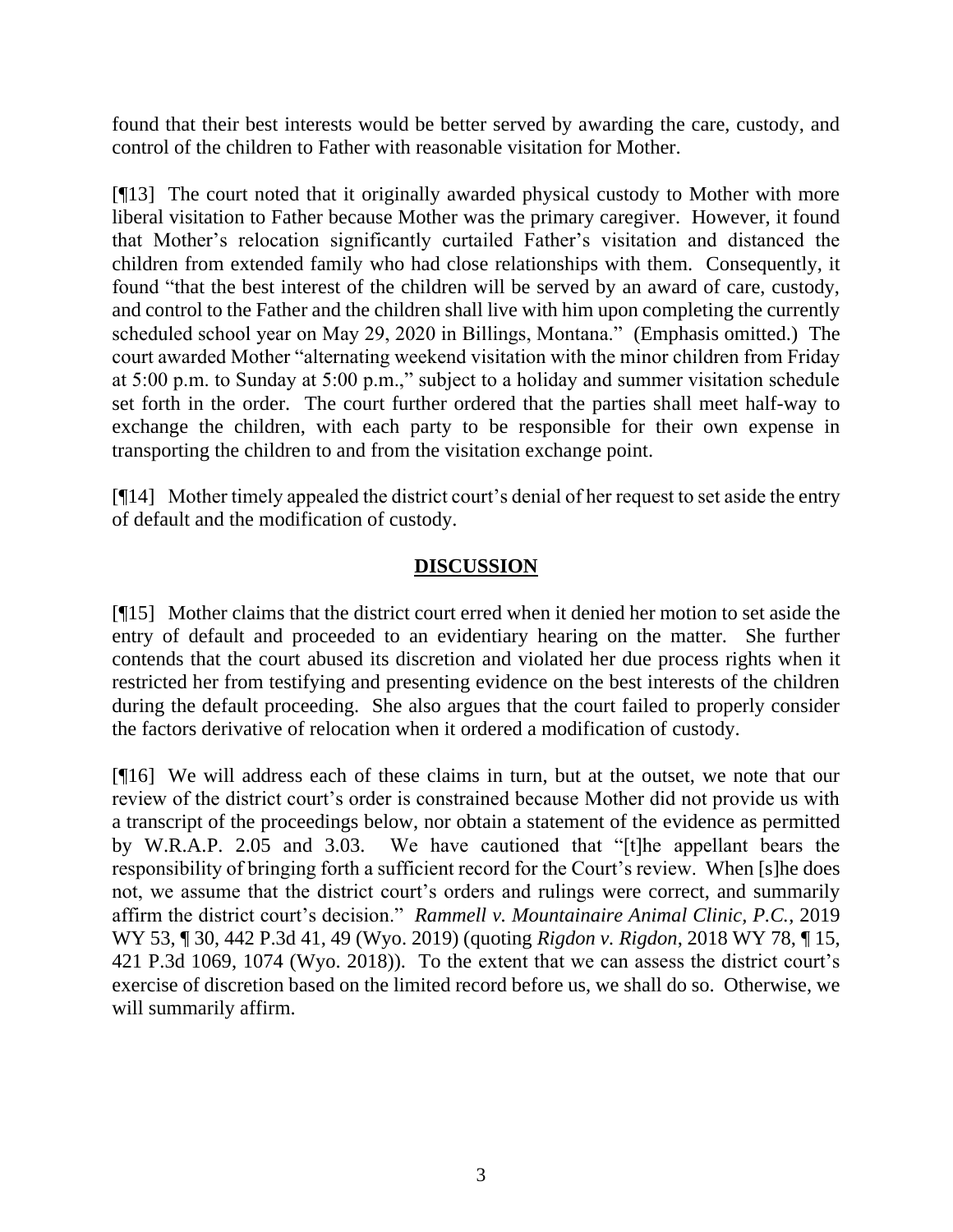## **I.** *Denial of Mother's Motion to Set Aside Entry of Default*

[¶17] We review decisions resolving motions for setting aside the entry of default or default judgment for an abuse of discretion. *Pilcher v. Elliott*, 2020 WY 130, ¶ 9, 473 P.3d 1251, 1253 (Wyo. 2020); *Matter of EMM*, 2018 WY 36, ¶ 8, 414 P.3d 1157, 1159 (Wyo. 2018). "Judicial discretion is a composite of many things, among which are conclusions drawn from objective criteria; it means exercising sound judgment with regard to what is right under the circumstances . . . ." *Brown v. Jerding*, 2020 WY 123, ¶ 11, 472 P.3d 1038, 1041 (Wyo. 2020). "In determining whether the court abused its discretion, we consider whether it could reasonably conclude as it did, and whether it acted in an arbitrary and capricious manner." *Matter of LDB*, 2019 WY 127, ¶ 11, 454 P.3d 908, 912 (Wyo. 2019) (internal quotation marks omitted).

[¶18] The right to have an entry of default set aside is not absolute. *Booth v. Magee Carpet Co.*, 548 P.2d 1252, 1255 (Wyo. 1976); *see also U.S. Aviation, Inc. v. Wyoming Avionics, Inc.*, 664 P.2d 121, 126 (Wyo. 1983). Instead, Rule 55(c) allows an entry of default to be set aside "for good cause." W.R.C.P. 55(c); *see also Vanasse v. Ramsay*, 847 P.2d 993, 999 (Wyo. 1993). A defaulting party bears the burden of showing good cause based on one of the justifications for relief under Rule 60(b), which may include a showing of "(1) mistake, inadvertence, surprise, or excusable neglect . . . or (6) any other reason that justifies relief" from the operation of the judgment. W.R.C.P. 60(b); *see also EMM*,  $\P$  8, 10, 414 P.3d at 1159-60; *In re HLL*, 2016 WY 43, ¶¶ 33-34, 372 P.3d 185, 192 (Wyo. 2016). "Defaults are not preferred in child custody cases, so if there is good cause to set aside entry of default or justification under Rule 60(b) to set aside a default judgment," the court should readily grant relief. *Brush v. Davis*, 2013 WY 161, ¶ 21, 315 P.3d 648, 654 (Wyo. 2013).

[¶19] "In exercising its discretion, a trial court must consider three factors when resolving a motion to set aside the entry of default: (1) whether the plaintiff will be prejudiced; (2) whether the defendant has a meritorious defense; and (3) whether culpable conduct of the defendant led to the default." *EMM*, ¶ 11, 414 P.3d at 1160 (internal quotation marks omitted) (citing *HLL*, ¶ 36, 372 P.3d at 192). "[N]o single factor is dispositive of the issue, and the ultimate determination . . . is made by weighing or balancing the conclusions on the individual factors against one another." *EMM*, ¶ 13, 414 P.3d at 1160.

[¶20] The district court considered the three factors and made the following findings:

7. The Court finds that Plaintiff has been prejudiced by Defendant's actions in this matter. Plaintiff filed his *Verified Petition to Modify Custody, Visitation, and Support* as a result of Defendant moving to Montana with the minor children as his visitation with the minor children has been substantially reduced. Further, Defendant has yet to file a response to the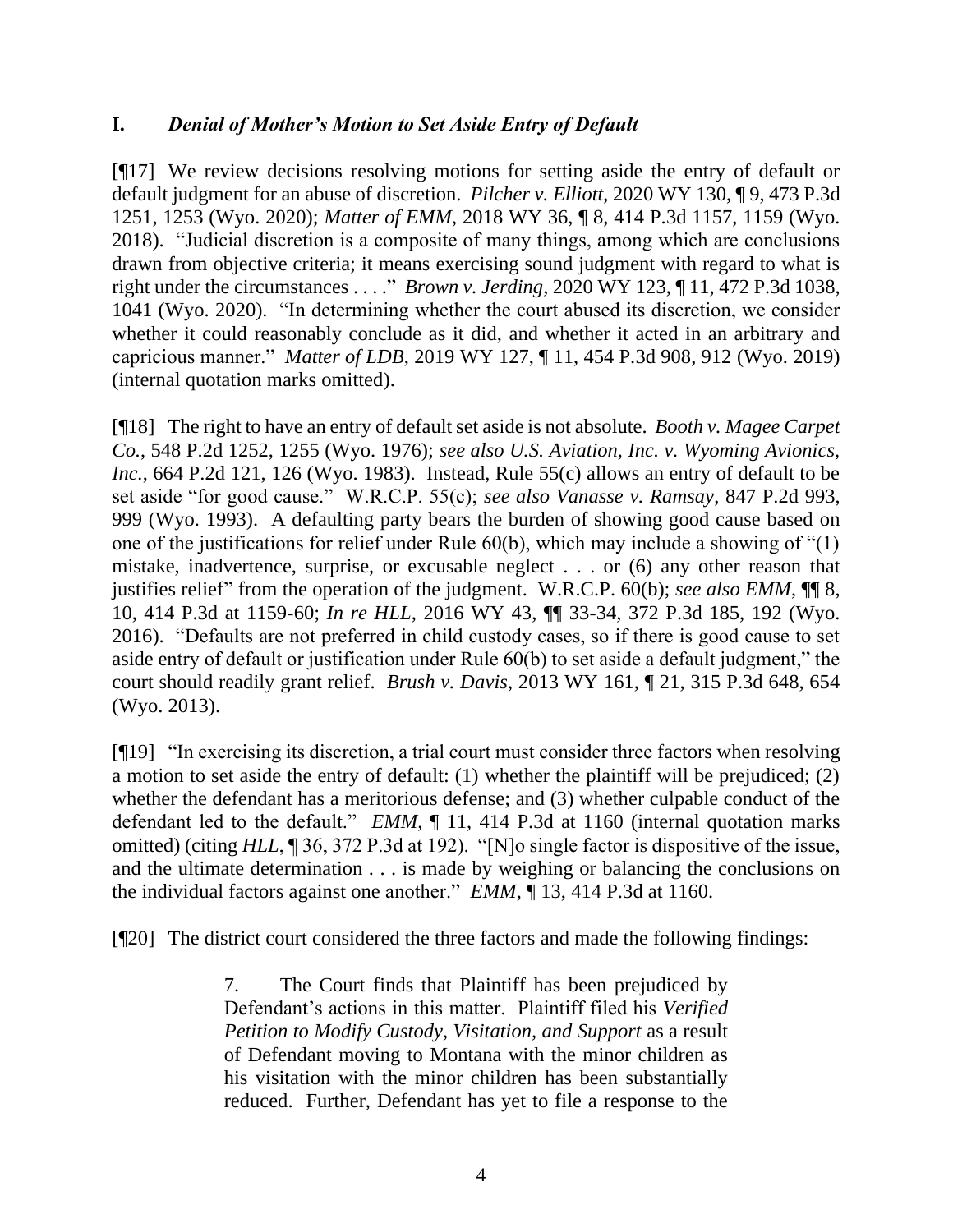*Verified Petition to Modify Custody, Visitation, and Support* despite the default being entered on December 27, 2019 – well before the hearing on this matter.

8. The Court finds that Defendant does not have a meritorious defense in this matter. Defendant argues that she was unable to hire legal counsel to assist her in responding to Plaintiff's *Verified Petition to Modify Custody, Visitation, and Support* yet the Court notes that Defendant filed at least two (2) pleadings without counsel in the initial divorce matter and has demonstrated a basic knowledge of responding to and/or filing pleadings.

9. The Court finds that Defendant's conduct did lead to the default. Defendant wholly failed to answer or respond in any way to the *Verified Petition to Modify Custody, Visitation, and Support*. The Court does not find Defendant's explanation that she was unable to secure legal counsel to assist her in responding to the *Verified Petition to Modify Custody, Visitation, and Support* within the thirty (30) days persuasive. Further, the Court finds that it was Defendant's move that [led] to Plaintiff filing the *Verified Petition to Modify Custody, Visitation, and Support* in the first instance.

### **A.** *Prejudice to Father*

[¶21] The prejudice factor requires a trial court to weigh whether a plaintiff will be substantially prejudiced if an entry of default is set aside and the matter proceeds on its merits. *RDG Oil & Gas, LLC v. Jayne Morton Living Tr.*, 2014 WY 102, ¶¶ 18, 24, 331 P.3d 1199, 1203-05 (Wyo. 2014) (upholding finding that plaintiff would be prejudiced if default was set aside because defendant delayed filing a motion to set aside default and plaintiff relied on it to its detriment); *Nowotny v. L & B Contract Indus., Inc.*, 933 P.2d 452, 461 (Wyo. 1997) ("We have equated prejudice with reliance upon the entry of default by the plaintiff to its detriment."); *Carlson v. Carlson*, 836 P.2d 297, 304 (Wyo. 1992)); *see also Krowtoh II LLC v. ExCelsius Int'l Ltd*, 330 F. App'x 530, 535 (6th Cir. 2009).

[¶22] The relevant inquiry must be directed to the harm to the plaintiff from setting aside the default, not the harm that the plaintiff has alleged as a basis for its requested relief. *Dassault Systemes, SA v. Childress*, 663 F.3d 832, 842 (6th Cir. 2011). We have said that the prejudice to the plaintiff must be concrete, such as a "loss of evidence, increased difficulties in discovery, or greater opportunities for fraud and collusion." *Largent v. Largent*, 2008 WY 106, ¶ 14, 192 P.3d 130, 135 (Wyo. 2008) (quoting *[Stephenson v. El-](http://www.westlaw.com/Link/Document/FullText?findType=Y&serNum=2015911131&pubNum=0000506&originatingDoc=Iaec2dc327ded11ddbc7bf97f340af743&refType=RP&fi=co_pp_sp_506_915&originationContext=document&vr=3.0&rs=cblt1.0&transitionType=DocumentItem&contextData=(sc.UserEnteredCitation)#co_pp_sp_506_915)Batrawi*[, 524 F.3d 907, 915 \(8th Cir. 2008\)\)](http://www.westlaw.com/Link/Document/FullText?findType=Y&serNum=2015911131&pubNum=0000506&originatingDoc=Iaec2dc327ded11ddbc7bf97f340af743&refType=RP&fi=co_pp_sp_506_915&originationContext=document&vr=3.0&rs=cblt1.0&transitionType=DocumentItem&contextData=(sc.UserEnteredCitation)#co_pp_sp_506_915).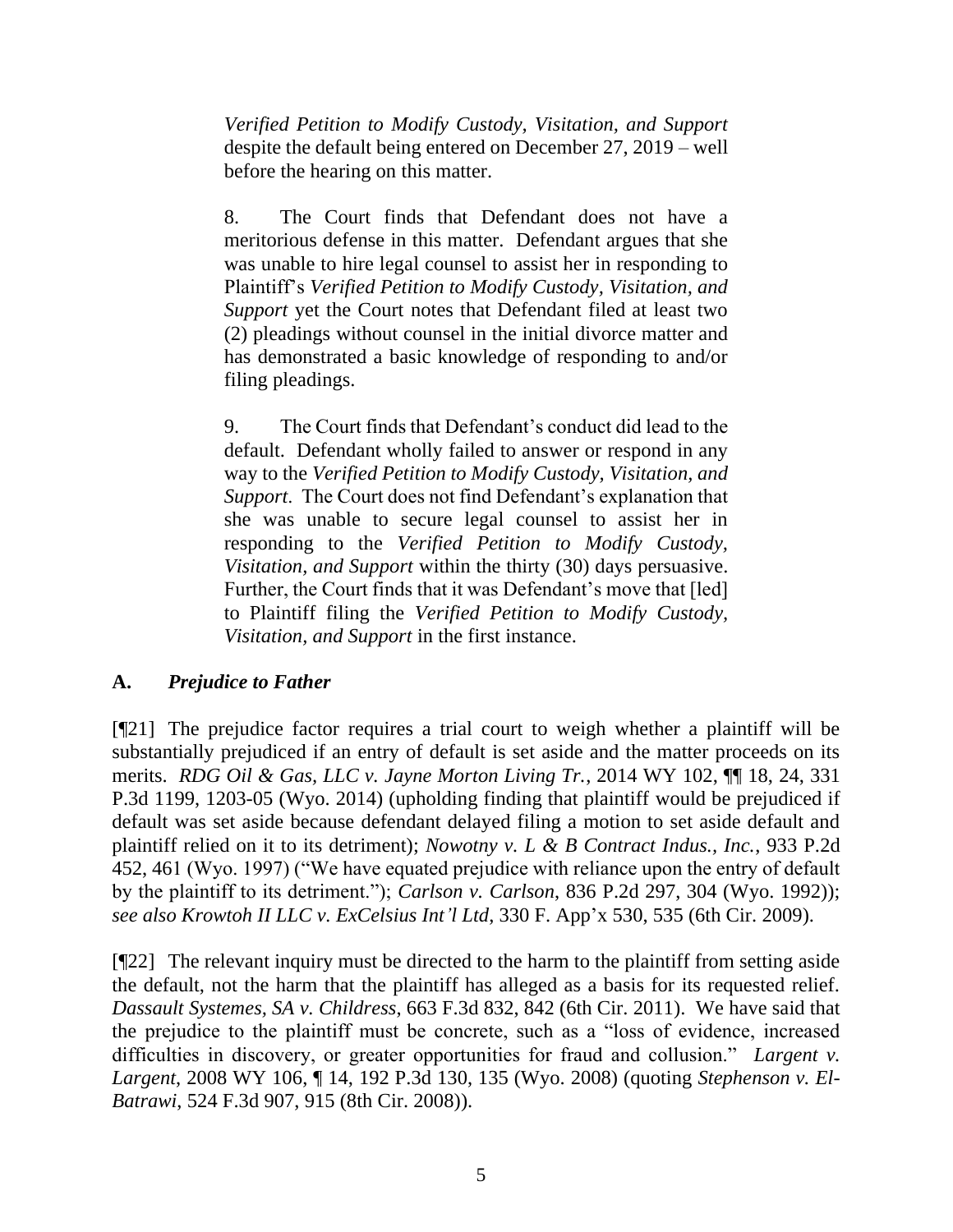[¶23] Although we have upheld findings that a plaintiff was prejudiced because setting aside the default would delay proceedings, delay alone generally will not suffice to establish prejudice. *Dassault Systemes,* 663 F.3d at 842 ("Delay alone is not a sufficient basis for establishing prejudice."); 10A Wright & Miller, *Federal Practice and Procedure Civ*. § 2699 (4th ed. Oct. 2020 update) ("[T]he fact that reopening the judgment would delay plaintiff's possible recovery has not, in itself, been deemed to bar relief."). We have upheld a finding of prejudice based on delay in cases in which the matter had been pending for an extended time and the need for a decision was particularly pressing. *See, e.g.*, *EMM*, ¶¶ 14-15, 414 P.3d at 1160-61 (upholding finding of prejudice where delay in proceeding would delay permanency for children who had already been in state custody for over eight hundred days); *HLL*,  $\P$ [ 10-13, 37, 372 P.3d at 188, 192 (similarly upholding finding of prejudice where children had been in state custody for over two years).

[¶24] The district court found that Father would be prejudiced by setting aside the default by the loss of visitation he had already experienced due to Mother's relocation, and which he would presumably continue to experience if the proceedings were delayed. Although certainly Father's visitation was impacted and would continue to be impacted if resolution of the proceedings were delayed, this is not the type of prejudice that the court should have considered in determining whether to set aside the default.

[¶25] First, it improperly shifted the court's focus to the harm caused by Mother's relocation, rather than on the harm caused by setting aside the default. Additionally, if the court was concerned that a delay would adversely affect the children, it could have entered a temporary custody order to address that concern. *See* Wyo. Stat. Ann. § 20-2-112(b) (LexisNexis 2019); *Womack v. Swan*, 2018 WY 27, ¶ 12, 413 P.3d 127, 133 (Wyo. 2018) ("Wyo. Stat. Ann.  $\S 20-2-112(b)$ ... empowers district courts to issue temporary orders in a custody proceeding, on the application of either party.").

[¶26] Because of the district court's incorrect focus in determining whether Father would be prejudiced by setting aside the entry of default, we conclude that it abused its discretion in weighing this factor. *Ianelli v. Camino*, 2019 WY 67, ¶ 21, 444 P.3d 61, 66 (Wyo. 2019) ("Abuse occurs when a material factor deserving significant weight is ignored, when an improper factor is relied upon, or when all proper and no improper factors are assessed, but the court makes a serious mistake in weighing them."). That does not, however, end our inquiry. We may affirm the court's decision on any ground supported by the record. *Sparks v. State*, 2019 WY 50, ¶ 22, 440 P.3d 1095, 1103 (Wyo. 2019). Since no one of the three factors that guide a court's discretion on a motion to set aside is determinative, and a court may deny such a motion even if the plaintiff would not be prejudiced by granting it, we turn to the court's findings on the remaining factors. *See EMM*, ¶¶ 12-13, 414 P.3d at 1160.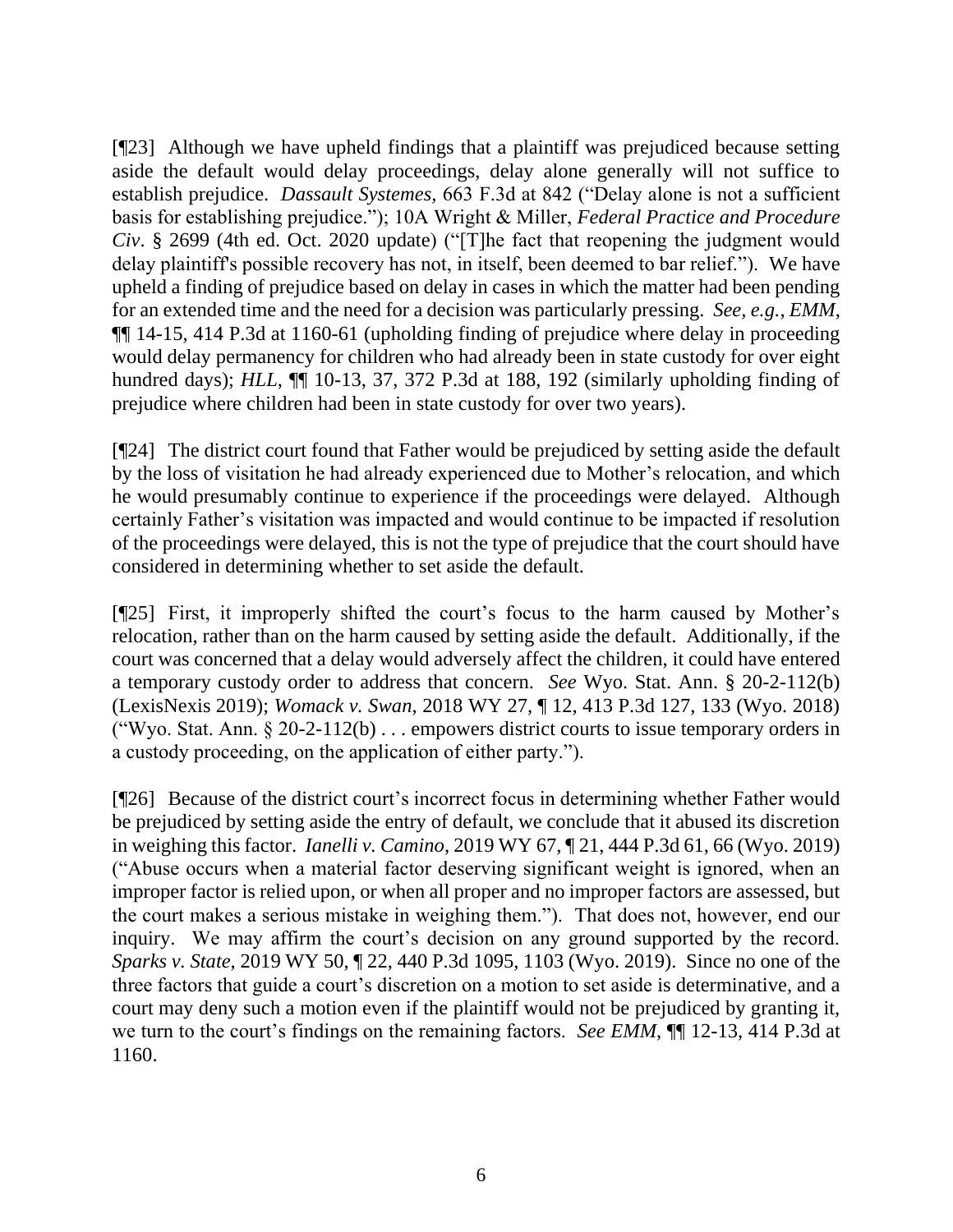#### **B.** *Meritorious Defense*

[¶27] A showing of a meritorious defense requires more than a bare assertion. *U.S. Aviation, Inc.*, 664 P.2d at 127 ("Before granting a Rule 55(c) motion, the court generally requires the party in default to demonstrate a meritorious defense to the action as a prerequisite to vacating the default judgment. The assertion, without supporting facts, that meritorious defenses to the original claim exist is not sufficient to meet that burden." (citations omitted)); *cf. S.C. Ryan, Inc. v. Lowe*, 753 P.2d 580, 582 (Wyo. 1988) (affidavits demonstrating appellee had a meritorious defense were sufficient to show "more than a bald conclusion" of meritorious defense). As to this factor, Mother's motion to set aside stated only that:

> The Defendant has a meritorious defense in that she is the current primary physical custodian of the parties' minor child and should be afforded an opportunity to respond to the Plaintiff's Petition, as the Defendant's position is that the best interests of the minor children involve the Defendant maintaining primary physical custody.

[¶28] The motion referred to no supporting facts, and as of the time of the default hearing, she had failed to respond to Father's petition and its underlying allegations. This, coupled with the fact that Mother did not designate a record that included a transcript of the proceedings containing any offers of proof<sup>1</sup> or secure a statement of the evidence, makes it impossible for us to conclude that the district court abused its discretion in finding that Mother failed to present a meritorious defense to Father's petition. *See Rammell*, ¶ 30, 442 P.3d at 49 ("[T]he appellant bears the responsibility of bringing forth a sufficient record for the Court's review. When [s]he does not, we assume that the district court's orders and rulings were correct, and summarily affirm the district court's decision."); *In re Paternity of HLG*, 2016 WY 35, ¶ 29, 368 P.3d 902, 909 (Wyo. 2016) ("In general, when a party fails to make an offer of proof to show the substance of the evidence that would have been presented, she waives any argument that the district court abused its discretion by refusing the evidence."); *Guy-Thomas v. Thomas*, 2015 WY 35, ¶¶ 10, 12, 344 P.3d 782, 786 (Wyo. 2015) ("Failure to object constitutes waiver of whatever alleged error occurred, unless the error rises to the level of plain error. . . . Given the failure to [present an offer of proof], we consider the argument waived and can only conclude that the district court did not abuse its discretion."); *Lykins v. Habitat for Humanity*, 2010 WY 118, ¶ 11, 237 P.3d 405, 408 (Wyo. 2010) ("The failure to provide a transcript does not necessarily require dismissal of an appeal, but our review is restricted to those allegations of error not requiring inspection of the transcript. Lacking a transcript, or a substitute for the transcript, the regularity of

<sup>&</sup>lt;sup>1</sup> Although the order reflects that the district court considered offers of proof, it does not indicate who made them or what they contained.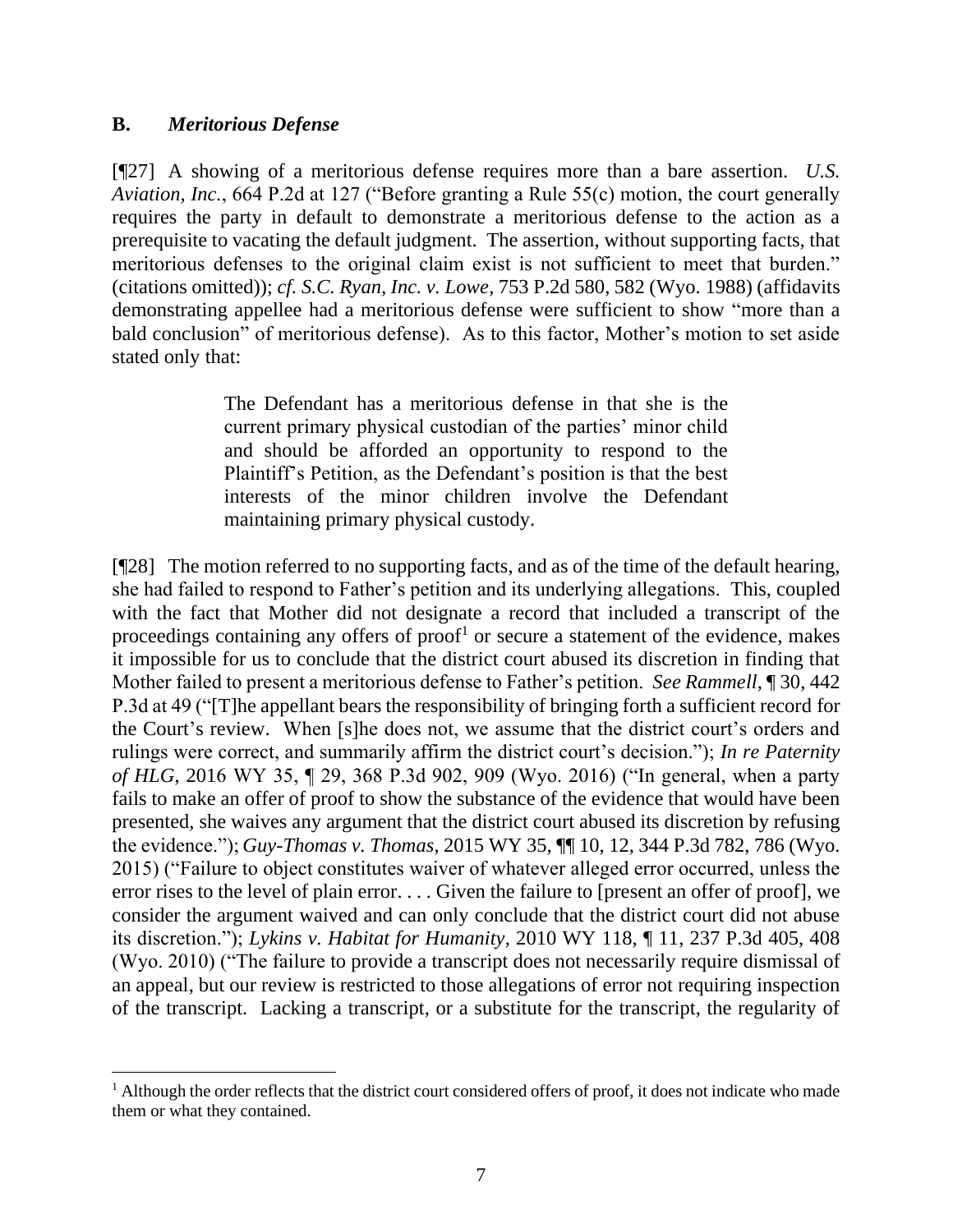the trial court's judgment and the competency of the evidence upon which that judgment is based must be presumed.").

# **C.** *Culpable Conduct*

[¶29] With respect to the last factor, we have held that "[s]ufficient grounds for relief do not exist when a party is dilatory in obtaining legal counsel and default . . . is entered . . . ." *Whitney v. McDonough*, 892 P.2d 791, 794 (Wyo. 1995). The failure to find and hire an attorney does not alone therefore constitute excusable neglect justifying relief from an entry of default. *See, e.g.*, *Whitney*, 892 P.2d at 794 (finding that there were not sufficient grounds to set aside a default when appellant testified that he failed to answer the complaint because he was unable to hire an attorney); *Matter of Injury to Seevers*, 720 P.2d 899, 903 (Wyo. 1986) ("failure to consult an attorney for nearly two months is not such excusable neglect as would justify relief"); *Booth*, 548 P.2d at 1254-55 (failure to hire an attorney until fifty-three days following service of the complaint does not equate to the actions of a reasonable prudent man and there is no abuse of discretion in denying the motion to set aside default).

[¶30] We have only Mother's claim that she was unable to secure counsel and file any type of motion until approximately ninety-one days after she was served with Father's petition. Additionally, the record shows that it took Mother another twenty-eight days after she was given notice of the default hearing to file a motion to set aside the default, which failed to include any factual response to Father's petition. On this record, we cannot conclude that the district court abused its discretion in finding that Mother's culpability led to the default.

[¶31] Although we find that the district court misapplied the prejudice factor, the limited record we have on the other factors support the district court's findings and decision to deny Mother's Rule 55 motion to set aside the default. Accordingly, we affirm the district court's decision denying Mother's motion.

# **II.** *Mother's Right to Present Affirmative Evidence on Children's Best Interests*

[¶32] Although the district court denied Mother's motion to set aside the entry of default, it nonetheless required Father to prove that the court should modify custody and visitation. Accordingly, the matter proceeded to an evidentiary hearing on whether there was a substantial change in circumstances warranting a modification, and whether a modification was in the best interests of the minor children. However, since Mother was in default, the court limited Mother's participation by only allowing her counsel to cross-examine witnesses and object to evidence. Mother's counsel was also permitted to submit a written closing argument for the court's consideration. Mother claims that in restricting the evidence to the noncustodial parent's testimony when considering the best interests of the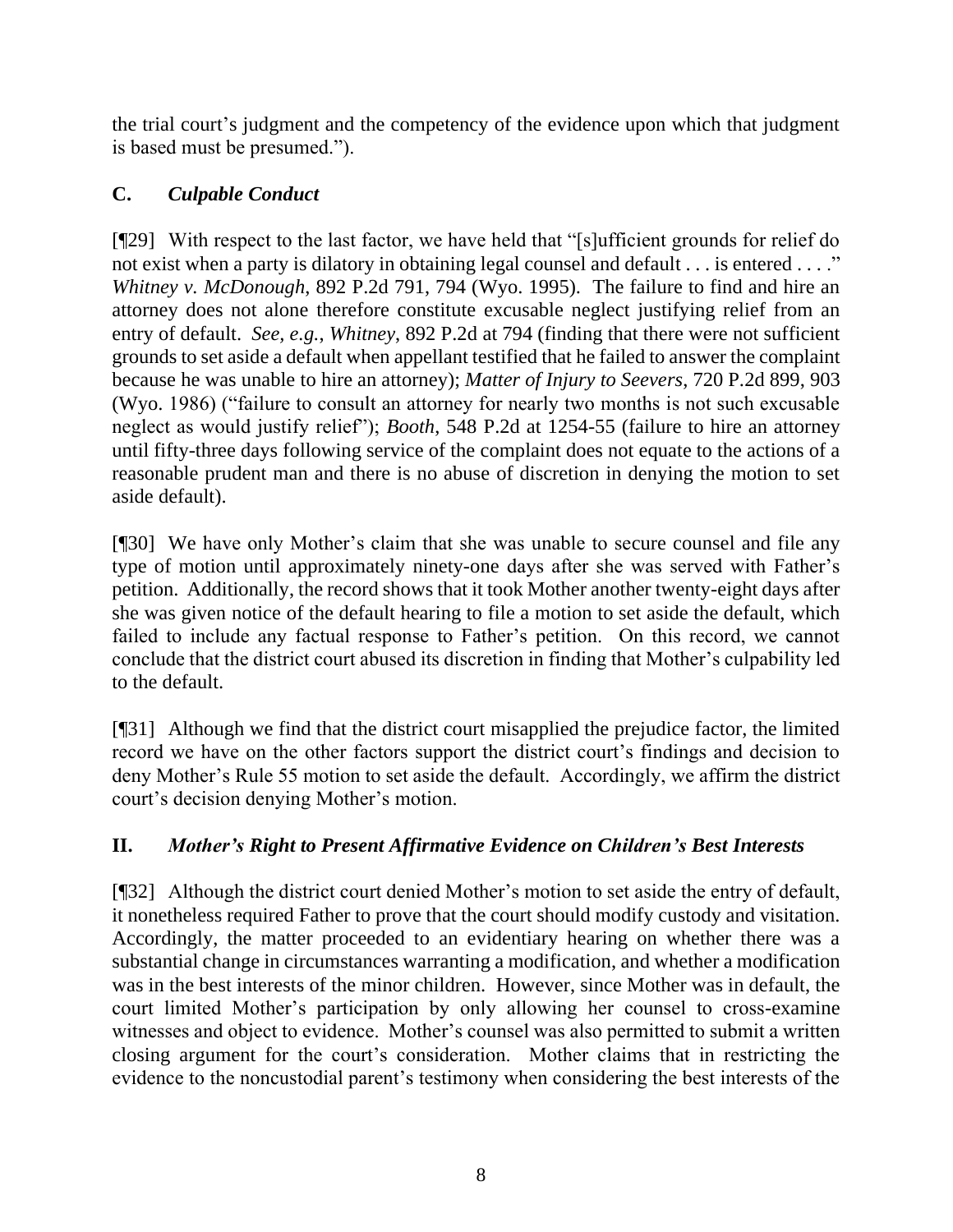children, the court violated her due process rights and infringed on the children's fundamental rights.

[¶33] Whether an individual was afforded due process is a question of law that we review de novo. *Matter of NRAE*, 2020 WY 121, ¶ 12, 472 P.3d 374, 377 (Wyo. 2020). We have explained:

> The party claiming an infringement of his right to due process has the burden of demonstrating both that he has a protected interest and that such interest has been affected in an impermissible way. The question is whether there has been a denial of fundamental fairness.

*Brush*, ¶ 16, 315 P.3d at 653.

[¶34] The difficulty with this argument is that we again do not have a transcript of the evidentiary hearing before the district court or a court-approved statement of the evidence. We thus have no way of assessing whether Mother's protected interest was infringed upon in an impermissible way. *See Zaloudek v. Zaloudek*, 2009 WY 140, ¶ 12, 220 P.3d 498, 502 (Wyo. 2009) (finding that in absence of a transcript the Court was unable on appeal to evaluate claims of fundamental procedural errors that allegedly denied the appellant due process because no such errors are reflected in the record). We have no idea what Mother might have proved if she had not been limited in presenting evidence as she was, because without a transcript we do not know if Mother made an offer of proof or what it contained. *See Van Fleet v. Guyette*, 2020 WY 78, ¶ 29, 466 P.3d 812, 821 (Wyo. 2020) ("Because Father did not make an offer of proof to establish the relevance of the child's testimony to the motions hearing, we have no way to gauge its admissibility or any prejudice that may have resulted from its exclusion.").

[¶35] We also note that because of the lack of a transcript, we do not know whether Mother raised her due process claim in the district court. We normally do not consider issues not raised or argued in the district court, except for those issues which are jurisdictional or are fundamental in nature. *Smith v. Kelly*, 2019 WY 60, ¶ 22 n.5, 442 P.3d 297, 302 n.5 (Wyo. 2019). Simply asserting that there is a constitutional violation does not make an issue fundamental in nature. *Crofts v. State ex rel. Dep't of Game & Fish*, 2016 WY 4, ¶ 24, 367 P.3d 619, 625 (Wyo. 2016); *Womack*, ¶ 11 n.2, 413 P.3d at 133 n.2. For this reason and those stated above, we are unable to and will not address Mother's due process claim or her claim that the children's rights were impermissibly infringed upon.

## **III.** *Whether Court Made Proper Findings to Support Modification*

[¶36] In her final issue, Mother argues that the court erred in analyzing the best interests of the minor children because it "failed to consider whether reasonable visitation was still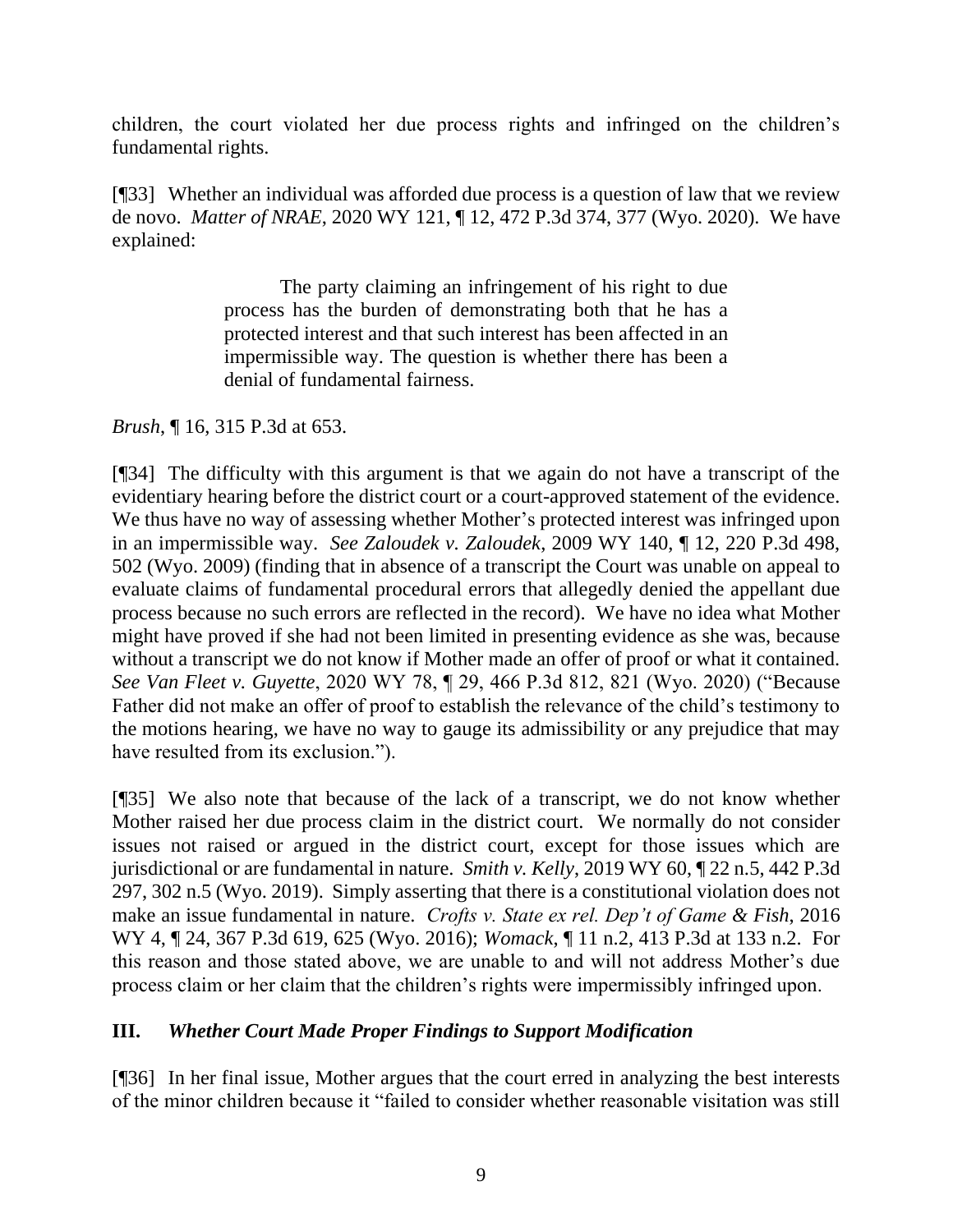available to Father under the requisite relocation factors." She further contends that the "order is strikingly silent regarding how the children have fared under the original custody and visitation arrangement." "We review a district court's decision on a petition to modify child custody for an abuse of discretion, and we will not disturb the decision absent a procedural error or a clear abuse of discretion." *Ianelli*, ¶ 20, 444 P.3d at 66.

[¶37] First, with respect to whether reasonable visitation was still possible for Father after Mother moved, the district court made numerous findings. It found that under the original decree, Father was able to see his children for four nights every other weekend, and that had been effectively reduced to two nights. It also noted that when Mother returns to Casper from Billings, she has refused to allow Father to see the minor children, asserting that there was "no time." It found that Mother's move significantly thwarted Father's ability to maintain the same close relationship with his children, which included attending school activities and coaching them in football. It further found that for Father to spend the weekend with his children, they would have to forgo the activities that Mother signed them up for, and that a great deal of travel was required for the minor children and Father for a relatively short visit, which was at Father's expense. Accordingly, the modification order does show that the court considered whether reasonable visitation was still possible for Father, and that the factor weighed in favor of Father.

[¶38] With respect to the children's best interests, we have said that "when the custodial parent relocates, additional non-exclusive factors may be important to the best interests analysis . . . includ[ing] 'the attributes and characteristics of the parents and children and how the children have fared under the original custody and visitation arrangement, the relocating parent's motives for proposing the move, and whether reasonable visitation is possible for the remaining parent.'" *Kimzey v. Kimzey*, 2020 WY 52, ¶ 33, 461 P.3d 1229, 1239 (Wyo. 2020) (quoting *Paden v. Paden*, 2017 WY 118, ¶ 11, 403 P.3d 135, 139 (Wyo. 2017)). Unless a party makes a request for findings under W.R.C.P.  $52(a)(1)(A)$ , however, a court "is not required to explicitly rule on the relocation factors as long as there is some indication it considered them." *Id*. ¶ 38, 461 P.3d at 1241.<sup>2</sup>

<sup>&</sup>lt;sup>2</sup> In *Kimzey*, we did, however, encourage the district courts to make explicit findings to facilitate our review.

As always, we "encourage district courts to place on the record the facts crucial to their child custody decisions" regardless of the lack of a mandatory requirement or a [Rule 52\(a\)\(1\)\(A\)](http://www.westlaw.com/Link/Document/FullText?findType=L&pubNum=1008760&cite=WYRRCPR52&originatingDoc=I93e4034084f111eaa778a7fbcfbea591&refType=LQ&originationContext=document&vr=3.0&rs=cblt1.0&transitionType=DocumentItem&contextData=(sc.UserEnteredCitation)) request. *Ianelli*, ¶ 41, 444 P.3d at 71 (Kautz, J., specially concurring) (citing *TW v. BM*, 2006 WY 68, ¶ 14, 134 P.3d 1262, 1266 (Wyo. 2006); *Fergusson v. Fergusson*, 2002 WY 66, ¶ 15, 45 P.3d 641, 645-46 (Wyo. 2002)). *See also Booth* [*v. Booth*, 2019 WY 5], ¶ 22, 432 P.3d [902,] 909 [(Wyo. 2019)] ("To play fair, a trial judge relying on discretionary power should place on record the circumstances and factors that were crucial to his determination. He should spell out his reasons as well as he can so that counsel and the reviewing